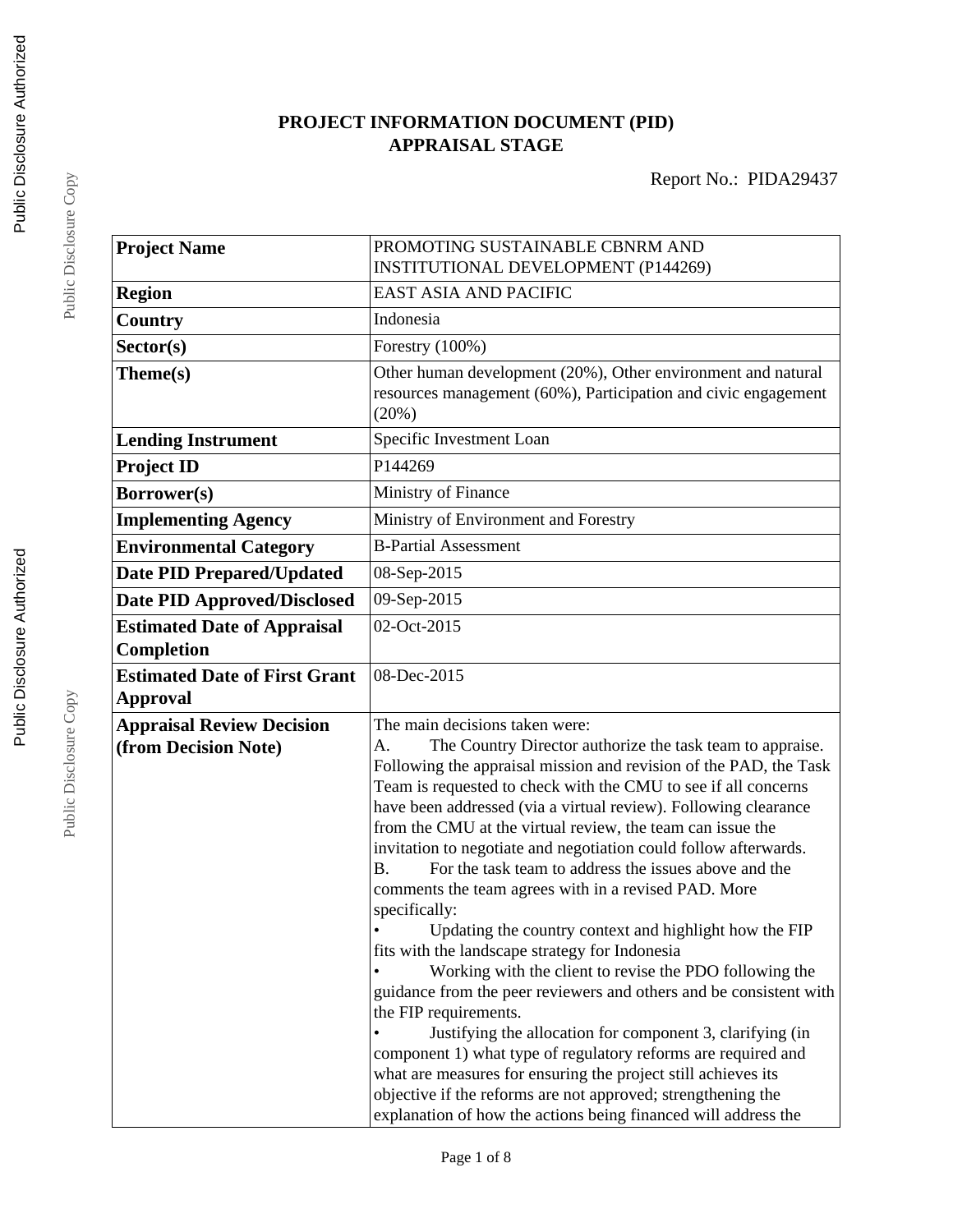| constraints. The team should also work with the client to consider  |
|---------------------------------------------------------------------|
| some of the recommendations made on strengthening the M&E           |
| Describing the complex institutional arrangements in an             |
| annex – and specify where support from Ministries such as           |
| Ministry of Finance (MOF) is required as the Country Director will  |
| be ready to engage MOF                                              |
| Discussing with the client revised project level indicators         |
| and targets that align with the revised PDO.                        |
| Providing a clear assessment of the probability of success          |
| for this project and note that the CMU is not averse to taking high |
| risk projects as long as the risks are clearly understood.          |
| Examining the possibility of extending the project, make            |
| arrangements to mitigate the risks in terms of procurement and      |
| FM,                                                                 |
| Clarifying what instruments the government has for                  |
| addressing land conflicts and the governance of these instruments   |
| (thereby clarifying what MOEF can do to address land conflicts).    |
|                                                                     |

# **I. Project Context**

#### **Country Context**

Indonesia has made some landmark achievements in the past two decade. In 1998, Indonesia ushered in a new era of governance, increasingly transferring authority to the provincial and district governments. In 2004, Indonesia became a middle-income economy with a fast-growing private sector, with regional and global influence. Indonesia created 20 million jobs from 2001 to 2011, halving poverty from 24 percent in 1999 to 12 percent. In 2012, rent from natural resources made up 7.1% of GDP.

Despite being an industrializing nation, inclusive socioeconomic development in Indonesia depends on natural resources. A large number of extremely poor people live in remote forests areas, with limited access to services and notable reliance on natural resources. Forestry-based activities and industries are important for growth and a major source of employment in Indonesia – including timber harvesting, wood, pulp and paper processing, as well as furniture making. In addition, several million people are employed in small-scale agro-forestry systems. Agriculture contributed approximately 60 percent of the country's non-oil exports and is the primary target of investment for small to large-scale businesses.

Many of Indonesia's communities have longstanding, direct and multi-faceted relations with natural ecosystems, relying on them for subsistence, livelihood and economic development. There are about 32,000 villages in and around forests boundaries. Approximately 50-60 million people dwell in state forest lands. By 2013, nearly 55 percent of the population remained dependent on land for their subsistence. On average, 20 percent of household income depends on natural resources. In some regions, like Papua, the value is higher  $-50$  percent. The cost for government to provide services to its population in remote forest areas is high, making sustainable use of forests important for the wellbeing of the poor.

Weak governance, including land control and management of natural resources, influences socioeconomic development and environmental degradation. Indonesia operates with a dual system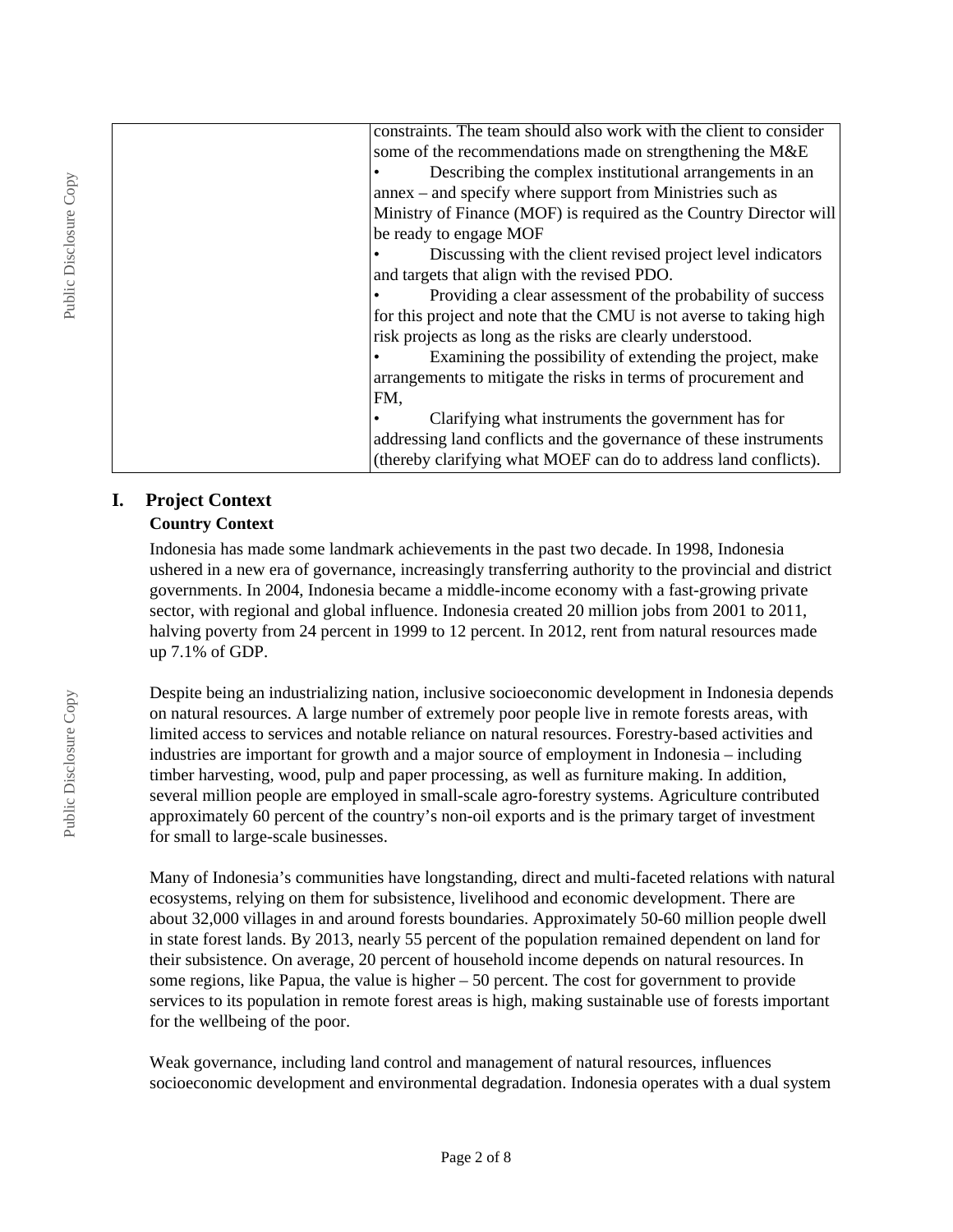of land control creating overlapping land-related regulations and guidelines, and ambiguous provisions regarding the management and administration of land and land-based natural resources. This is caused by the continued administrative separation between the Ministry of Environment and Forestry (MOEF) and the National Land Agency (BPN) with respect to land. In addition, there are customary (Adat) rights to land which are adhered to by large numbers of the general population and landholders. The multiple claims to land weaken spatial planning processes at different levels of government and across sectors, making them mostly inconsistent with each other. The complex tenure arrangements and lack of protection and recognition of customary rights makes land, and associated natural resources, a source of conflict. This needs to be addressed, for the long-term development of small and marginal landholders and forest dependent communities and for broader national growth and sustainable natural resource management.

Indonesia's National Medium Term Development Plan (RPJMN) emphasizes economic feasibility, social acceptability and environmental sustainability. With 63 percent of Indonesia's poor being rural, and approximately 14 percent of rural population being considered extremely poor, Indonesia has to reverse the increasing inequality of current growth patterns and improve natural resource management, taking measures to resolve conflicts over land and internalize climate change considerations in planning and use and management of resources.

#### **Sectoral and institutional Context**

Indonesia holds the third-largest area of tropical forest, with an estimated 94 million hectares of natural and planted forests or 52 percent of total land area; and is known for its biodiversity. However, 133 million hectares or 68.3 percent of the country's total land area has been classified as 'Forest Estate' by the MOEF. The Forest Estate represents areas ranging from primary forest, agricultural land, roads to human settlements. The Forest Estate is zoned as permanent forest for production, protection and conservation purposes, and convertible production forest which may be removed from the Forest Estate and allocated for other purposes such as estate crops, agriculture, mining and settlement. Indonesia's forests are critical for national economic development, the livelihood of local people, and functioning of the global environmental system.

Indonesia has embraced the concept of financial compensation for reducing emissions from deforestation and forest degradation (REDD+). In Indonesia the annual greenhouse gas (GHG) emissions caused by deforestation, forest degradation and peat decomposition is estimated to be between 320 and 430 million tons of carbon dioxide equivalent (CO2e) between 2001 and 2012. The Government of Indonesia (GoI) has prioritized reducing GHG emissions by 41% by 2020 (with international assistance) and codified this into a Presidential Instruction and National Action Plan for Reducing GHGs (RAN-GRK). To achieve the set targets, the National Planning Ministry (Bappenas) has identified forests and peatland as one of six key sectors, and set emission reduction targets of 0.672 GtCO2e and 1.039 GtCO2e respectively.

Indonesia is participating in a number of REDD+ readiness programs, with a view to participating in performance based REDD+ schemes. In addition to the National REDD+ Strategy, significant progress has been made in developing Strategy and Action Plans for 11 priority provinces, the REDD+ safeguards approaches and Safeguards Information System (SIS), and a Measurement Reporting and Verification (MRV) framework. The Forest Investment Program (FIP) complements these efforts with its focus on improving forest and land governance and implementing sustainable forest management, as per the National REDD+ Strategy. These are preconditions to realizing the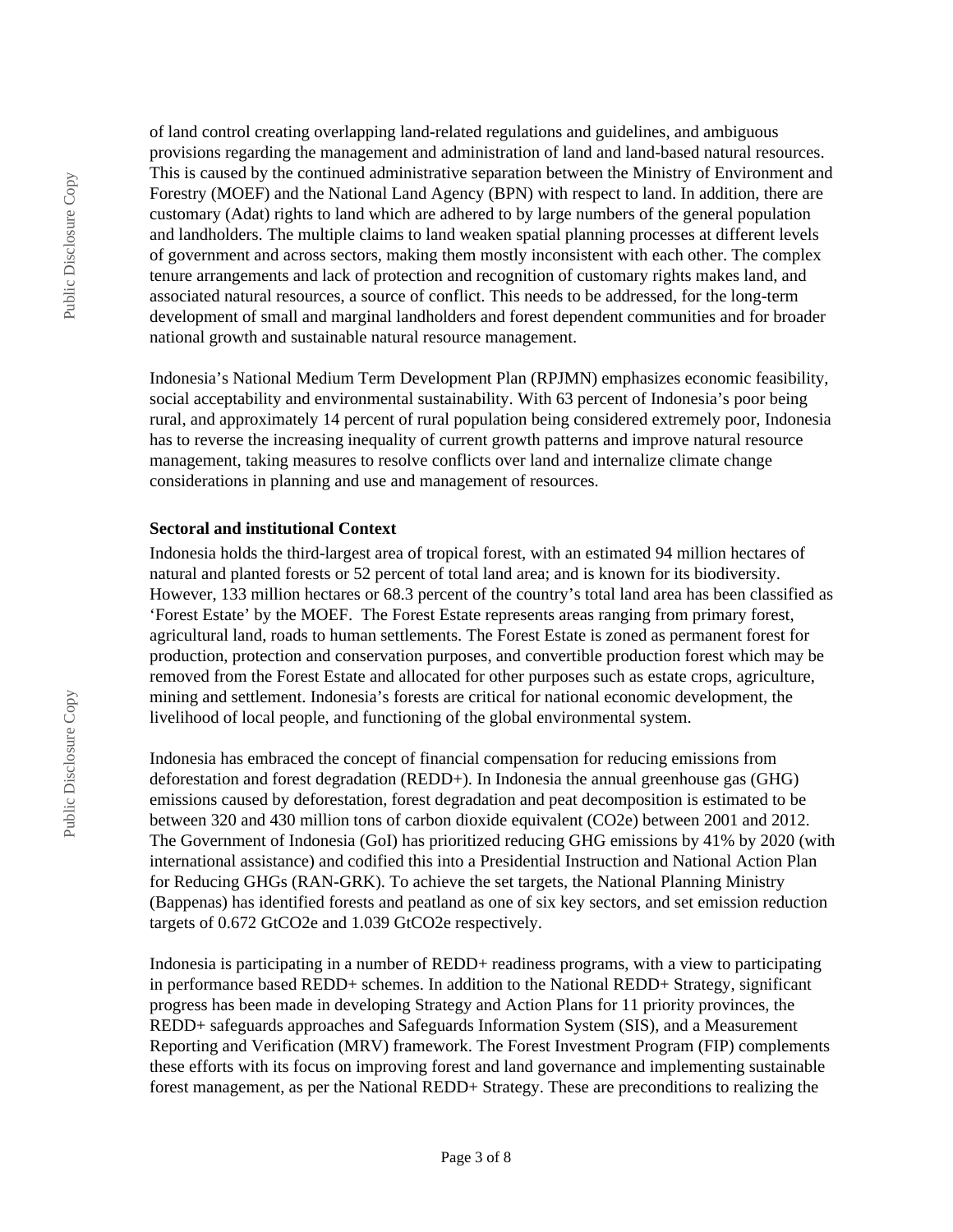carbon and co-benefits of the sustainable forests and land use system.

Deforestation and forest degradation, however, remains a growing problem in Indonesia. The Food and Agriculture Organization (FAO) in 2010 estimated that Indonesia's forest cover was reduced by some 24.1 million hectares between 1990 and 2010. About 77% of this area was primary tropical forests rich in biologically diversity and carbon. In Indonesia, unplanned deforestation and degradation are triggered by: (i) illegal logging and unsustainable forest management; (ii) forest fires; and (iii) conversion of natural forest to industrial timber and oil palm plantations and mining concessions. The underlying causes include: (i) inconsistent and inadequate spatial planning (due to limited accurate data to inform Regional Spatial Plans (RTRW)); (ii) unclear land ownership and land conflicts; and (iii) weak governance (including uncoordinated sectoral development planning, overlapping permits for forest areas, weak spatial planning capacity, limited site level forest management oversight, contradictory regulations and laws, perverse fiscal incentives, inadequate law enforcement, and lack of inclusive and participatory processes). Degradation of forests is largely from demand for timber exceeding sustainable supply, with an average of 425,000ha of forests degraded per year.

In order to reduce deforestation, restore degraded forest landscapes, protect high conservation value forests and valuable ecosystem functions, GoI is promoting decentralized management of forests. In 1999, the Basic Forestry Law No. 41/1999 established decentralized units for forest landscape management - Kesatuan Pengelolaan Hutan (KPH). In 2007 GoI passed legislation that prioritized KPHs and the safeguarding of the public function of forest areas. This resulted in the overlaying of 600 nominal KPHs over the whole Forest Esta te. KPHs are entities that should govern and manage all forest areas and functions at the local level, based on forest management plans, in close consultation with local government, community groups, local industries, license holders, and other stakeholders. TheKPHs are designed to be part of local (district and provincial) government and to manage forests for their functional purpose (i.e., production, protection and conservation) while contributing to subnational growth and community wellbeing. KPHs are expected to improve forest administration and use of forest land by aligning participatory forest land use planning with the subnational spatial plans, providing on-site management of forests, being responsive to local needs, interests, and claims.

KPHs are meant to be repositories of information, work with local stakeholders, and harmonize utilization of forests by various parties with the available resource base in order to achieve sustainable management of forests. In accordance with GoI and MOEF regulations, the KPH's functions include:

• Undertaking forest use planning and boundary demarcation (within the forest landscape within KPH boundaries (herewith referred to as KPH area))

Preparing the forest management plan for the KPH area,

Undertaking guidance, monitoring and evaluation on performance in forest management by holders of forest utilization permits and forest area use permits, including in the fields of forest rehabilitation and reclamation, forest protection, and nature conservation

- Undertaking forest rehabilitation and reclamation
- Undertaking forest protection and nature conservation

• Undertaking forest management in certain areas, for KPH that are already implementing the financial management system of a Public Service Agency (BLU) or Regional Public Service Agency (BLUD)

• Turning forestry policy into forest management innovations and operations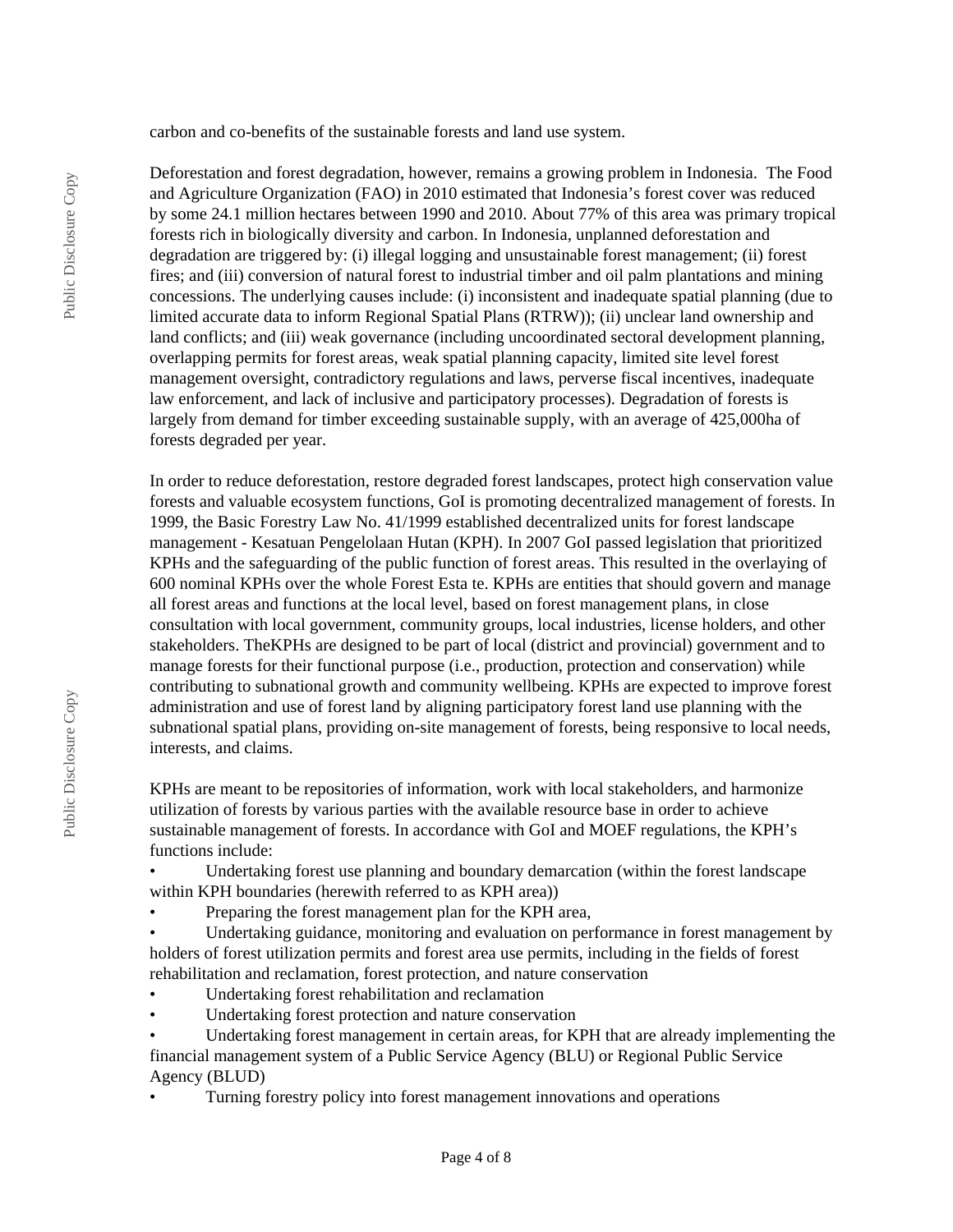Upholding the forest laws, including protecting and securing the KPH area

• Mobilizing investment to achieve the objectives of sustainable forest management Within MOEF, responsibility for operationalization of KPHs is spread among Directorate-Generals (DGs). The establishment of KPHs and the formulation of policies and regulations regarding KPHs is with the DG of Forestry Planning and Environmental Management (DG Planning). The DG of Forest Utilization (BUK) has the authority over implementation of KPHs located in areas zoned predominantly production forests. Similarly, the DG of Social Forestry and Environmental Partnership has the authority over implementation of KPHs located in areas zoned predominantly protection forests. A National KPH Secretariat (SEKNAS), established with donor-funding, is housed in MOEF. SEKNAS coordinates the operationalization of the KPHs across DGs in MOEF and with other relevant sectors. It does not have any executing power. Although Production and Protection KPHs theoretically respond to provincial government, and therefore are under the responsibility of Ministry of Home Affairs (MoHA), MOEF is financing technical capacity building to ensure proper forest management and stewardship.

#### **II. Proposed Development Objectives**

The project development objective is to build institutions and local capacity to enhance partnerships and improve the decentralized management of forests

#### **III. Project Description**

#### **Component Name**

Strengthen legislation, policy, and institutional capacity in decentralized forest management

### **Comments (optional)**

Operationalization of KPHs has been constrained by unclear and conflicting laws and regulations, lack of consistent information, and limited ownership of the approach. This component address these constraints by (i) building the ownership and commitment to the KPH program, (ii) assisting with drafting revisions and amendments of forest sector policy and legislation, clarifying KPH implementation requirements, and (iii) facilitating the institutional partnerships and capacity building of government entities. There are two subcomponents: Subcomponent 1.1: Forest policy and legislation development, revision and amendment and Subcomponent 1.2: Institutional development and capacity building. Description is in the word document of the PID

#### **Component Name**

Component 2: Knowledge Platform Development

#### **Comments (optional)**

Decentralized forest management will require a range of supporting information, institutional, policy, and investment activities. This component addresses the need to build capacity of a broad range of stakeholders and put in place an effective modern knowledge platform that facilitates information use and knowledge exchange and learning from practice. This has two subcomponents: Subcomponent 2.1: Knowledge Management and Information System (KMIS) and Subcomponent 2.2: Capacity-building and Knowledge Exchange. Additional information can be found in the word document of the PID

#### **Component Name**

Component 3: Improve forest management practices in 10 KPH areas

#### **Comments (optional)**

This component supports 10 KPH facing challenges in becoming operational, specifically with respect to institutional capacity, supporting communities, and sustainable utilization of forest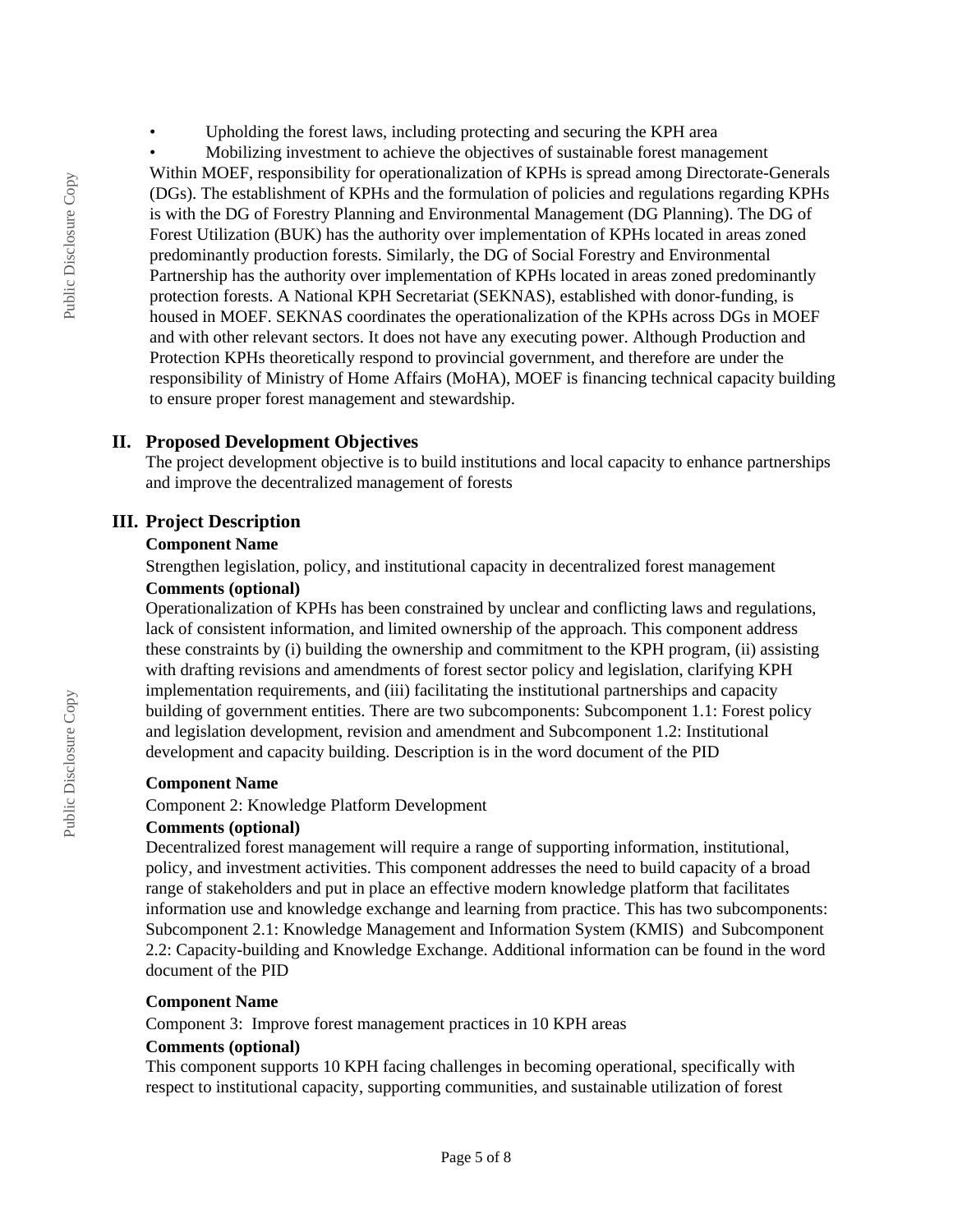products (timber and non-timber). The selection of the 10 KPHs will be done through a systematic screening process that captures key criteria ranging from readiness to representativeness to carbon sequestration potential. The support provided by the project funds will complement the funding KPHs are expected to receive from the national and regional sources of financing. The activities in this component will, where appropriate, coordinate with efforts being carried out with the Dedicated Grant Mechanism (DGM) for Indonesia on mapping rights and supporting local communities. Details are in the PID

#### **Component Name**

Component 4: Project Management, Monitoring and Reporting

#### **Comments (optional)**

This component will support project management and oversight, and implementation of the project monitoring and reporting system. The activities to be financed include project coordination, financial management, procurement management, equipment and supplies, and monitoring and evaluation (M&E). The M&E system will measure progress on the indicators that are provided in the Results Framework and on the overall FIP program's carbon benefit target.

## **IV. Financing** *(in USD Million)*

| <b>Total Project Cost:</b>                           | 23.50 | Total Bank Financing: 0.00 |             |
|------------------------------------------------------|-------|----------------------------|-------------|
| <b>Financing Gap:</b>                                | 0.50  |                            |             |
| <b>For Loans/Credits/Others</b>                      |       | Amount                     |             |
| <b>Borrower</b>                                      |       |                            | $0.00\vert$ |
| Strategic Climate Fund Grant                         |       |                            | 17.00       |
| <b>DENMARK</b> Danish Intl. Dev. Assistance (DANIDA) |       | 6.00                       |             |
| Total                                                |       |                            | 23.00       |

# **V. Implementation**

The Directorate General on Planning and Environmental Management will be the Executing Agency associated with this project. The Executing Agency will house the Project Management Unit (PMU) and will be accountable for the overall performance of the project. The Executing Agency will also have to ensure that the components are implemented in a manner that is in compliance with the legal agreement, the project components and subcomponents are well coordinated, and that the appropriate sequencing is occurring. The PMU will be the implementing arm of the Executing Agency for purposes of the project.

Associated the project will be national level implementing agencies. The proposed implementing agencies are identified based on the alignment between the mandate of the implementing agencies and the primary focus of the activities in each component of the project. The proposed implementing agencies include:

o Dit. Rencana Penggunaan dan Pembentukan Wilayah Pengelolaan Hutan (WP3H a subdirectorate in the Directorate General of Planning and Environmental Management)

o Direktorat Kesatuan Pengelolaan Hutan Produksi which is the Directorate of Production Forest Management Unit, Directorate General of Sustainable Production Forest Management.

o Pusdiklat SDM Lingkundan Hidup dan Kehutanan, which is the Directorate of Center for Human Resources Education and Training, Directorate General of Extension Services and Human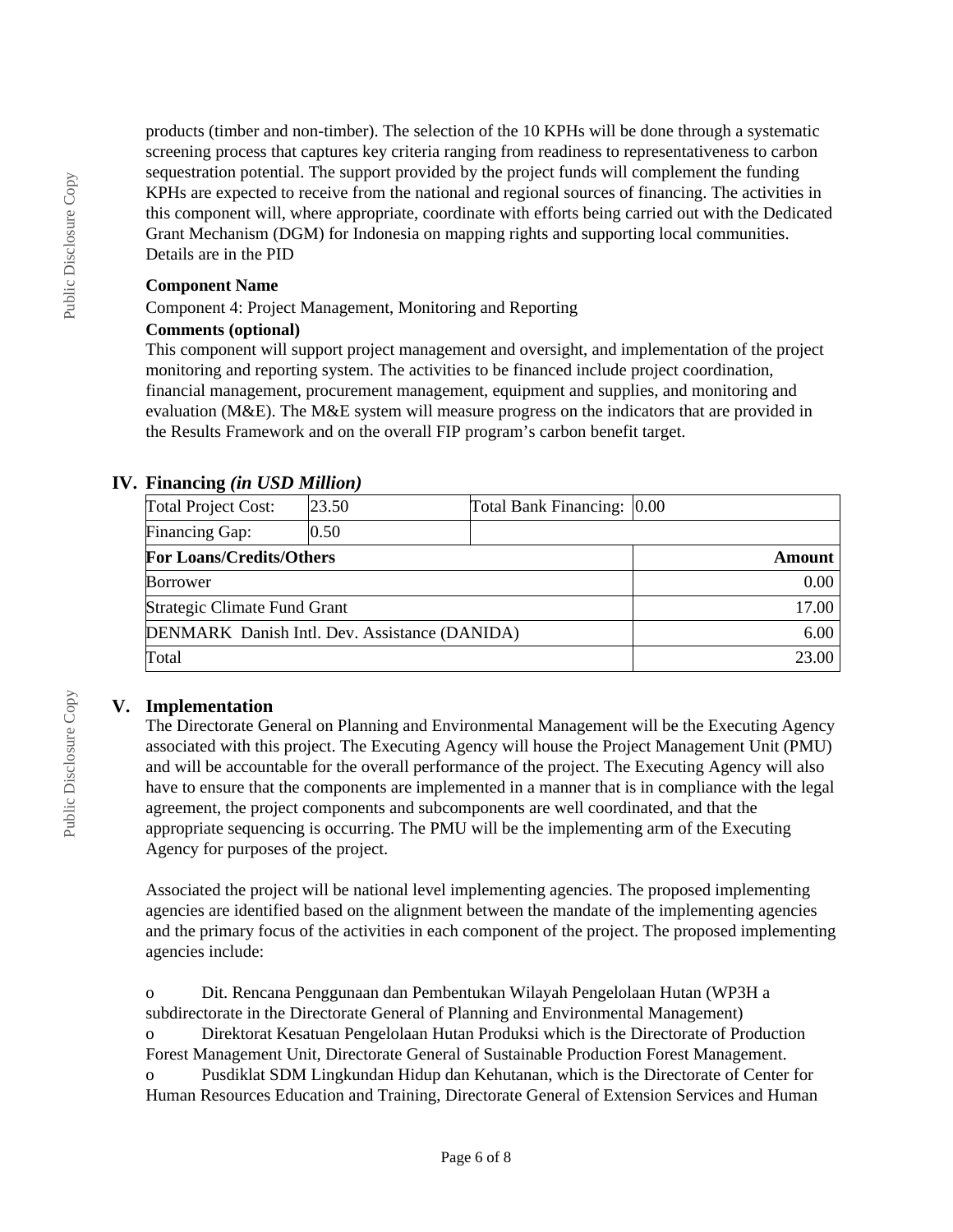Resources Development Agency.

o Direktorat Usaha Perhutanan Sosial dan Hutan Adat which is the Directorate of Social Forestry and Customary Forest Management, Directorate General of Social Forestry and Environmental Partnership.

The PMU will be responsible for the day-to-day management of the project, including implementing the procurement, financial management, and project administration associated with each component under the guidance of the Executing Agency and the National level Implementing Agencies. The PMU will be at the national level and report to the Executing Agency. The PMU will be composed of a senior project management officer and secondees from each of the implementing agencies. In addition, it will have senior technical staff, including staff responsible for safeguards, monitoring and evaluation, and the necessary procurement and financial management staff.

The PMU will also have presence at the field level through the establishment of technical subnational units that will operate in close proximity to the ten (10) KPHs to which the project will be providing direct support. It is anticipated that these subnational units will be tasked with overseeing and supporting the implementation of the project, safeguards, monitoring and evaluation, and so on. This need for a "decentralized scheme for FIP project management" was identified as important during the regional consultations as it was considered fundamental to optimize stakeholders' participation. The subnational units will be provided necessary support from the national level PMU.

Given the multiple ministries that can influence the implementation of the KPH program and the multiple sectors and stakeholders that will be affected by the roll out of the KPH, the Project will have a Technical Steering Committee (TSC) that is composed of representatives of the different key stakeholders associated with the project. The TSC will be composed of representatives from the main directorates involved with the project and representatives from relevant departments in key ministries – Bappenas, MoHA, Spatial Planning and Agrarian Reform, Land Agency – and community and academia stakeholders. The TSC will be chaired by Bappenas as the Ministry with oversight of performance of other sector ministries. The TSC will play an important role in project coordination and providing technical guidance on project implementation when new issues emerge. The activities and decisions of the TSC will guide the decisions of the Executing Agency and the Implementing Agencies. These decisions, however, are not legally binding.

At the subnational level, there will be a Consultative Committee that will play a similar role linking all the subnational units of the relevant directorates and ministries and stakeholders together and working with the KPH in project implementation. The Consultative Committee will also create a platform for sharing information with local stakeholder representatives to discuss the progress of the project and provide inputs regarding aspects of project performance that are going well and those with shortcomings.

#### **VI. Safeguard Policies (including public consultation)**

| Safeguard Policies Triggered by the Project |  | N0 |
|---------------------------------------------|--|----|
| Environmental Assessment OP/BP 4.01         |  |    |
| Natural Habitats OP/BP 4.04                 |  |    |
| Forests OP/BP $4.36$                        |  |    |
| Pest Management OP 4.09                     |  |    |